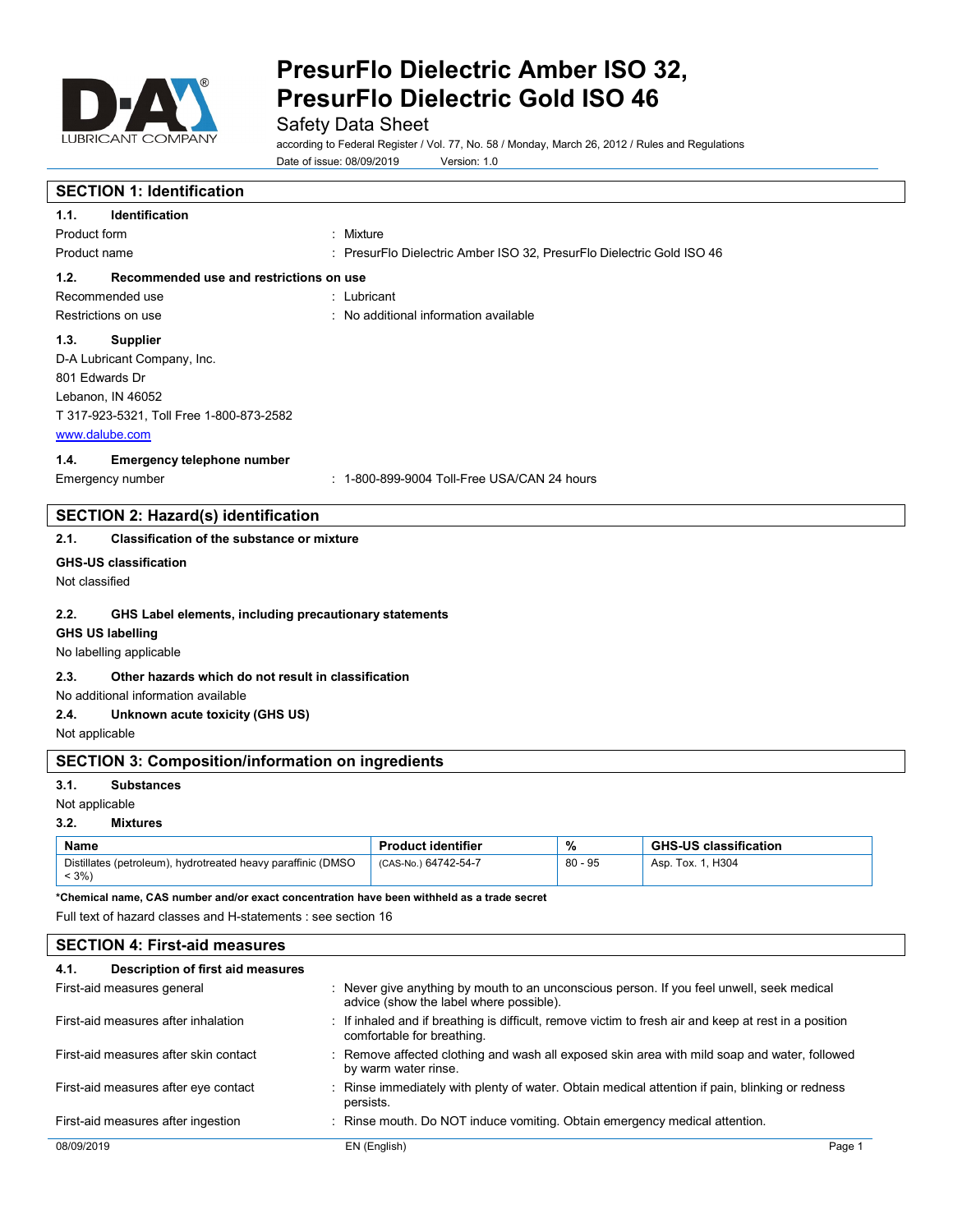Safety Data Sheet

according to Federal Register / Vol. 77, No. 58 / Monday, March 26, 2012 / Rules and Regulations

#### **4.2. Most important symptoms and effects (acute and delayed)**

Symptoms/effects : Not expected to present a significant hazard under anticipated conditions of normal use.

**4.3. Immediate medical attention and special treatment, if necessary**

Treat symptomatically.

## **SECTION 5: Fire-fighting measures 5.1. Suitable (and unsuitable) extinguishing media** Suitable extinguishing media : Foam. Dry powder. Carbon dioxide. Water spray. Sand. Unsuitable extinguishing media  $\qquad \qquad : \quad$  Do not use a heavy water stream. **5.2. Specific hazards arising from the chemical** Fire hazard **in the starting of the starting produces** irritating, toxic and noxious fumes. Reactivity **Example 20** Reactivity **Reactivity Reactivity Reactions** known. **5.3. Special protective equipment and precautions for fire-fighters** Firefighting instructions : Use water spray or fog for cooling exposed containers. Exercise caution when fighting any chemical fire. Prevent fire fighting water from entering the environment. Protection during firefighting  $\blacksquare$ : Do not enter fire area without proper protective equipment, including respiratory protection. Wear fire/flame resistant/retardant clothing. Wear recommended personal protective equipment.

|                             | <b>SECTION 6: Accidental release measures</b>                                  |                                                                                                                                                 |  |  |
|-----------------------------|--------------------------------------------------------------------------------|-------------------------------------------------------------------------------------------------------------------------------------------------|--|--|
| 6.1.                        | Personal precautions, protective equipment and emergency procedures            |                                                                                                                                                 |  |  |
| General measures            |                                                                                | : Avoid all eye and skin contact and do not breathe vapour and mist. Use personal protective<br>equipment as required.                          |  |  |
| 6.1.1.                      | For non-emergency personnel                                                    |                                                                                                                                                 |  |  |
| Protective equipment        |                                                                                | $\therefore$ Refer to section 8.2.                                                                                                              |  |  |
| <b>Emergency procedures</b> |                                                                                | : Evacuate unnecessary personnel.                                                                                                               |  |  |
| 6.1.2.                      | For emergency responders                                                       |                                                                                                                                                 |  |  |
| Protective equipment        |                                                                                | $\therefore$ Refer to section 8.2.                                                                                                              |  |  |
| Emergency procedures        |                                                                                | $:$ Ventilate area.                                                                                                                             |  |  |
| 6.2.                        | <b>Environmental precautions</b><br>Prevent entry to sewers and public waters. |                                                                                                                                                 |  |  |
| 6.3.                        | Methods and material for containment and cleaning up                           |                                                                                                                                                 |  |  |
| For containment             |                                                                                | : Contain any spills with dikes or absorbents to prevent migration and entry into sewers or<br>streams.                                         |  |  |
| Methods for cleaning up     |                                                                                | Soak up spills with inert solids, such as clay or diatomaceous earth as soon as possible. Collect<br>spillage. Store away from other materials. |  |  |

## **6.4. Reference to other sections**

See Heading 8. Exposure controls and personal protection.

| <b>SECTION 7: Handling and storage</b>                               |                                                                                                                                                                                                        |  |  |
|----------------------------------------------------------------------|--------------------------------------------------------------------------------------------------------------------------------------------------------------------------------------------------------|--|--|
| 7.1.<br>Precautions for safe handling                                |                                                                                                                                                                                                        |  |  |
| Precautions for safe handling                                        | : Wash hands and other exposed areas with mild soap and water before eating, drinking or<br>smoking and when leaving work. Provide good ventilation in process area to prevent formation<br>of vapour. |  |  |
| Hygiene measures                                                     | : Do not eat, drink or smoke when using this product.                                                                                                                                                  |  |  |
| Conditions for safe storage, including any incompatibilities<br>7.2. |                                                                                                                                                                                                        |  |  |
| Storage conditions                                                   | : Keep only in the original container in a cool well ventilated place.                                                                                                                                 |  |  |
| Incompatible products                                                | : Strong bases. Strong acids. Strong oxidizers.                                                                                                                                                        |  |  |
| Incompatible materials                                               | : Sources of ignition. Direct sunlight.                                                                                                                                                                |  |  |

## **SECTION 8: Exposure controls/personal protection**

#### **8.1. Control parameters**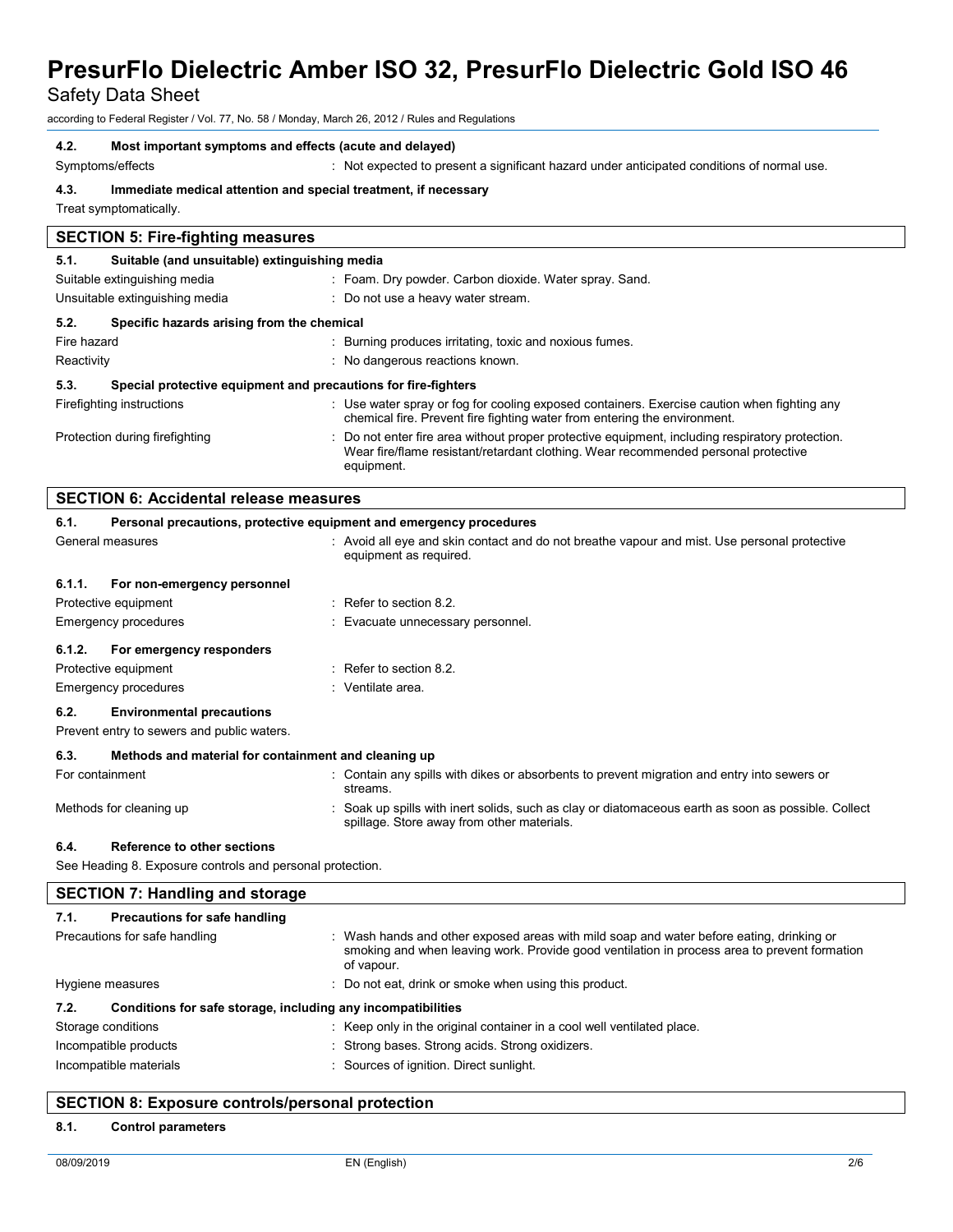Safety Data Sheet

according to Federal Register / Vol. 77, No. 58 / Monday, March 26, 2012 / Rules and Regulations

| Distillates (petroleum), hydrotreated heavy paraffinic (DMSO < 3%) (64742-54-7) |                                     |                      |
|---------------------------------------------------------------------------------|-------------------------------------|----------------------|
| <b>ACGIH</b>                                                                    | $ACGIH TWA$ (mg/m <sup>3</sup> )    | $5 \text{ mg/m}^3$   |
| <b>ACGIH</b>                                                                    | ACGIH STEL (mg/m <sup>3</sup> )     | 10 mg/m <sup>3</sup> |
| <b>OSHA</b>                                                                     | OSHA PEL (TWA) (mg/m <sup>3</sup> ) | $5 \text{ mg/m}^3$   |

### **8.2. Appropriate engineering controls**

Appropriate engineering controls **intercational canding** mist or spray. Avoid splashing. Emergency eye wash fountains and safety showers should be available in the immediate vicinity of any potential exposure. Provide local exhaust or general room ventilation.

## **8.3. Individual protection measures/Personal protective equipment**

#### **Personal protective equipment:**

Avoid all unnecessary exposure.

#### **Hand protection:**

Wear suitable gloves resistant to chemical penetration. nitrile rubber gloves. natural rubber gloves

#### **Eye protection:**

Chemical goggles or safety glasses

#### **Respiratory protection:**

In case of inadequate ventilation wear respiratory protection. Use an approved respirator equipped with oil/mist cartridges.

#### **Other information:**

Do not eat, drink or smoke during use.

| <b>SECTION 9: Physical and chemical properties</b>            |                                      |  |  |
|---------------------------------------------------------------|--------------------------------------|--|--|
| 9.1.<br>Information on basic physical and chemical properties |                                      |  |  |
| Physical state                                                | : Liquid                             |  |  |
| Colour                                                        | : No data available                  |  |  |
| Odour                                                         | : petroleum                          |  |  |
| Odour threshold                                               | : No data available                  |  |  |
| pH                                                            | : No data available                  |  |  |
| Melting point                                                 | : No data available                  |  |  |
| Freezing point                                                | : No data available                  |  |  |
| Boiling point                                                 | : No data available                  |  |  |
| Flash point                                                   | : No data available                  |  |  |
| Relative evaporation rate (butylacetate=1)                    | : No data available                  |  |  |
| Flammability (solid, gas)                                     | : Non flammable.                     |  |  |
| Vapour pressure                                               | : No data available                  |  |  |
| Relative vapour density at 20 °C                              | : No data available                  |  |  |
| Relative density                                              | : No data available                  |  |  |
| Solubility                                                    | : No data available                  |  |  |
| Log Pow                                                       | : No data available                  |  |  |
| Auto-ignition temperature                                     | : No data available                  |  |  |
| Decomposition temperature                                     | : No data available                  |  |  |
| Viscosity, kinematic                                          | : 32 - 46 mm <sup>2</sup> /s @ 40 °C |  |  |
| Viscosity, dynamic                                            | : No data available                  |  |  |
| Explosive limits                                              | . No data available                  |  |  |

#### : No data available : No data available

: No data available

### **9.2. Other information**

Explosive properties Oxidising properties

No additional information available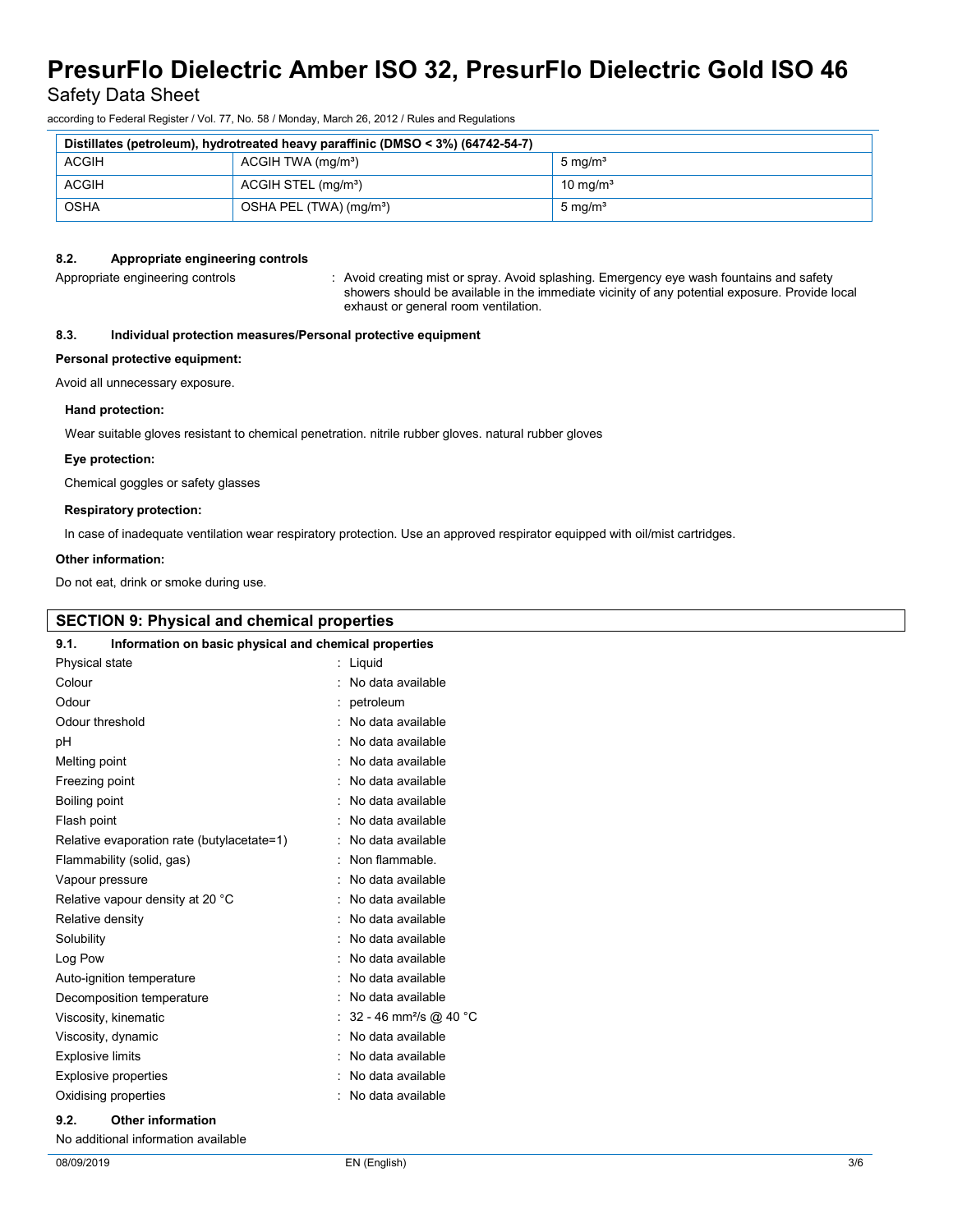Safety Data Sheet

according to Federal Register / Vol. 77, No. 58 / Monday, March 26, 2012 / Rules and Regulations

| <b>SECTION 10: Stability and reactivity</b>                                                    |                                                                                          |  |
|------------------------------------------------------------------------------------------------|------------------------------------------------------------------------------------------|--|
| 10.1.<br>Reactivity                                                                            |                                                                                          |  |
| No dangerous reactions known.                                                                  |                                                                                          |  |
| 10.2.<br><b>Chemical stability</b>                                                             |                                                                                          |  |
| Stable under normal conditions.                                                                |                                                                                          |  |
| 10.3.<br><b>Possibility of hazardous reactions</b><br>Hazardous polymerization will not occur. |                                                                                          |  |
| 10.4.<br><b>Conditions to avoid</b>                                                            |                                                                                          |  |
| Direct sunlight. Extremely high or low temperatures.                                           |                                                                                          |  |
| 10.5.<br>Incompatible materials<br>Strong acids. Strong bases. Strong oxidizers.               |                                                                                          |  |
| 10.6.<br>Hazardous decomposition products                                                      |                                                                                          |  |
| Carbon monoxide. Carbon dioxide.                                                               |                                                                                          |  |
| <b>SECTION 11: Toxicological information</b>                                                   |                                                                                          |  |
| 11.1.<br>Information on toxicological effects                                                  |                                                                                          |  |
| Acute toxicity (oral)                                                                          | : Not classified                                                                         |  |
| Acute toxicity (dermal)                                                                        | Not classified                                                                           |  |
| Acute toxicity (inhalation)                                                                    | : Not classified                                                                         |  |
|                                                                                                |                                                                                          |  |
|                                                                                                | Distillates (petroleum), hydrotreated heavy paraffinic (DMSO < 3%) (64742-54-7)          |  |
| LD50 oral rat<br>LD50 dermal rabbit                                                            | > 5000 mg/kg<br>> 2000 mg/kg                                                             |  |
| LC50 inhalation rat (mg/l)                                                                     | > 5.53 mg/l/4h                                                                           |  |
| Skin corrosion/irritation                                                                      | Not classified                                                                           |  |
| Serious eye damage/irritation                                                                  | Not classified                                                                           |  |
| Respiratory or skin sensitisation                                                              | Not classified                                                                           |  |
| Germ cell mutagenicity                                                                         | Not classified                                                                           |  |
| Carcinogenicity                                                                                | Not classified                                                                           |  |
|                                                                                                | : Not classified                                                                         |  |
| Reproductive toxicity<br>STOT-single exposure                                                  | : Not classified                                                                         |  |
|                                                                                                |                                                                                          |  |
| STOT-repeated exposure                                                                         | : Not classified                                                                         |  |
| Aspiration hazard                                                                              | : Not classified                                                                         |  |
| Viscosity, kinematic                                                                           | : $32 - 46$ mm <sup>2</sup> /s @ 40 °C                                                   |  |
| Likely routes of exposure                                                                      | : Inhalation. Skin and eye contact.                                                      |  |
| Symptoms/effects                                                                               | Not expected to present a significant hazard under anticipated conditions of normal use. |  |

## **SECTION 12: Ecological information**

| 12.1.<br>Toxicity                                                               |                  |  |  |
|---------------------------------------------------------------------------------|------------------|--|--|
| Distillates (petroleum), hydrotreated heavy paraffinic (DMSO < 3%) (64742-54-7) |                  |  |  |
| EC50 Daphnia 1                                                                  | > 10000 mg/l     |  |  |
| Persistence and degradability<br>12.2.                                          |                  |  |  |
| PresurFlo Dielectric Amber ISO 32, PresurFlo Dielectric Gold ISO 46             |                  |  |  |
| Persistence and degradability                                                   | Not established. |  |  |
| 12.3.<br><b>Bioaccumulative potential</b>                                       |                  |  |  |
| PresurFlo Dielectric Amber ISO 32, PresurFlo Dielectric Gold ISO 46             |                  |  |  |
| Bioaccumulative potential                                                       | Not established. |  |  |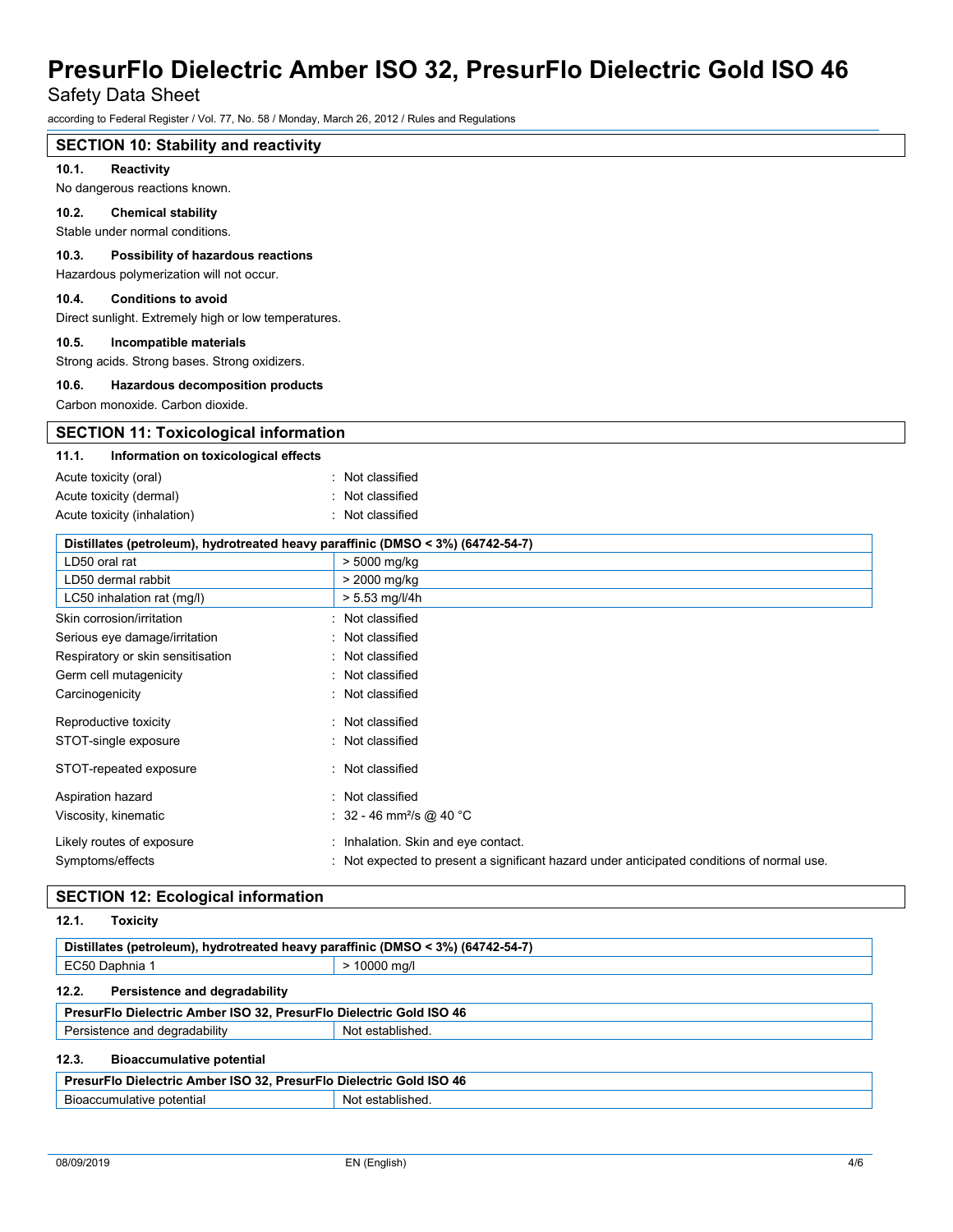Safety Data Sheet

according to Federal Register / Vol. 77, No. 58 / Monday, March 26, 2012 / Rules and Regulations

## **12.4. Mobility in soil**

No additional information available **12.5. Other adverse effects**

Other information : Avoid release to the environment.

| <b>SECTION 13: Disposal considerations</b> |                                                                           |  |  |
|--------------------------------------------|---------------------------------------------------------------------------|--|--|
| <b>Disposal methods</b><br>13.1.           |                                                                           |  |  |
| Sewage disposal recommendations            | : Do not dispose of waste into sewer.                                     |  |  |
| Waste disposal recommendations             | : Dispose in a safe manner in accordance with local/national regulations. |  |  |
| Ecology - waste materials                  | : Avoid release to the environment.                                       |  |  |
|                                            |                                                                           |  |  |

## **SECTION 14: Transport information**

### **Department of Transportation (DOT)**

In accordance with DOT

Not regulated.

#### **Transport by sea**

Not regulated.

#### **Air transport**

Not regulated.

## **SECTION 15: Regulatory information**

### **15.1. US Federal regulations**

All components of this product are listed, or excluded from listing, on the United States Environmental Protection Agency Toxic Substances Control Act (TSCA) inventory

#### **15.2. International regulations**

#### **CANADA**

Listed on the Canadian DSL (Domestic Substances List) inventory.

#### **EU-Regulations**

#### **Distillates (petroleum), hydrotreated heavy paraffinic (DMSO < 3%) (64742-54-7)**

Listed on the EEC inventory EINECS (European Inventory of Existing Commercial Chemical Substances)

### **National regulations**

#### **Distillates (petroleum), hydrotreated heavy paraffinic (DMSO < 3%) (64742-54-7)** Listed on the AICS (Australian Inventory of Chemical Substances) Listed on IECSC (Inventory of Existing Chemical Substances Produced or Imported in China) Listed on the Japanese ENCS (Existing & New Chemical Substances) inventory Listed on KECI (Korean Existing Chemicals Inventory) Listed on the TCSI (Taiwan Chemical Substance Inventory) Listed on PICCS (Philippines Inventory of Chemicals and Chemical Substances) Listed on NZIoC (New Zealand Inventory of Chemicals)

#### **15.3. US State regulations**

California Proposition 65 - This product does not contain any substances known to the state of California to cause cancer, developmental and/or reproductive harm

## **SECTION 16: Other information**

according to Federal Register / Vol. 77, No. 58 / Monday, March 26, 2012 / Rules and Regulations